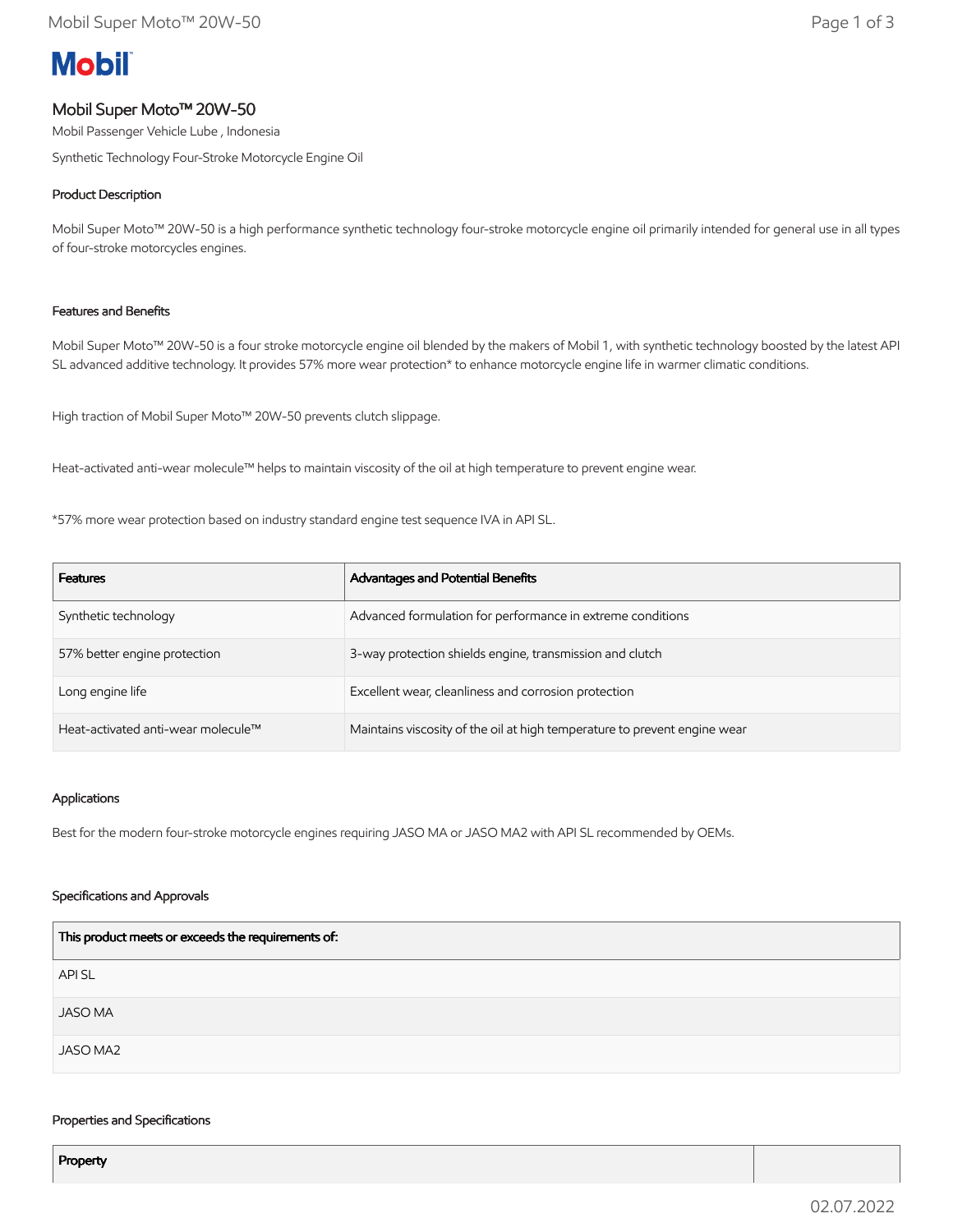Mobil Super Moto™ 20W-50 Page 2 of 3

| Property                                                             |            |
|----------------------------------------------------------------------|------------|
| Grade                                                                | SAE 20W-50 |
| Hi-Temp Hi-Shear Viscosity @ 150 C, mPa.s, ASTM D4683                | 5.2        |
| Viscosity Index, ASTM D2270                                          | 130        |
| Total Base Number, mgKOH/g, ASTM D2896                               | 5.5        |
| Mini-Rotary Viscometer, Apparent Viscosity, -20 C, mPa.s, ASTM D4684 | 25300      |
| Pour Point, °C, ASTM D97                                             | $-33$      |
| Density @ 15 C, g/ml, ASTM D4052                                     | 0.878      |
| Flash Point, °C, ASTM D92                                            | 230        |
| Ash, Sulfated, mass%, ASTM D874                                      | 0.8        |
| Kinematic Viscosity @ 40 C, mm2/s, ASTM D445                         | 185        |
| Kinematic Viscosity @ 100 C, mm2/s, ASTM D445                        | 20.5       |

#### Health and safety

Health and Safety recommendations for this product can be found on the Material Safety Data Sheet (MSDS) @ [http://www.msds.exxonmobil.com/psims](http://www.msds.exxonmobil.com/psims/psims.aspx) /psims.aspx

All trademarks used herein are trademarks or registered trademarks of Exxon Mobil Corporation or one of its subsidiaries unless indicated otherwise.

02-2022 ExxonMobil Asia Pacific Pte Ltd Jakarta Representative Office Wisma GKBI 27th Floor Jl. Jenderal Sudirman No. 28 Jakarta 10210 Indonesia

+62 21 574 0707 [http://www.exxonmobil.com](http://www.exxonmobil.com/)

Typical Properties are typical of those obtained with normal production tolerance and do not constitute a specification. Variations that do not affect product performance are to be expected during normal manufacture and at different blending locations. The information contained herein is subject to change without notice. All products may not be available locally. For more information, contact your local ExxonMobil contact or visit [www.exxonmobil.com](http://www.exxonmobil.com/)

ExxonMobil is comprised of numerous affiliates and subsidiaries, many with names that include Esso, Mobil, or ExxonMobil. Nothing in this document is intended to override or supersede the corporate separateness of local entities. Responsibility for local action and accountability remains with the local ExxonMobil-affiliate entities.